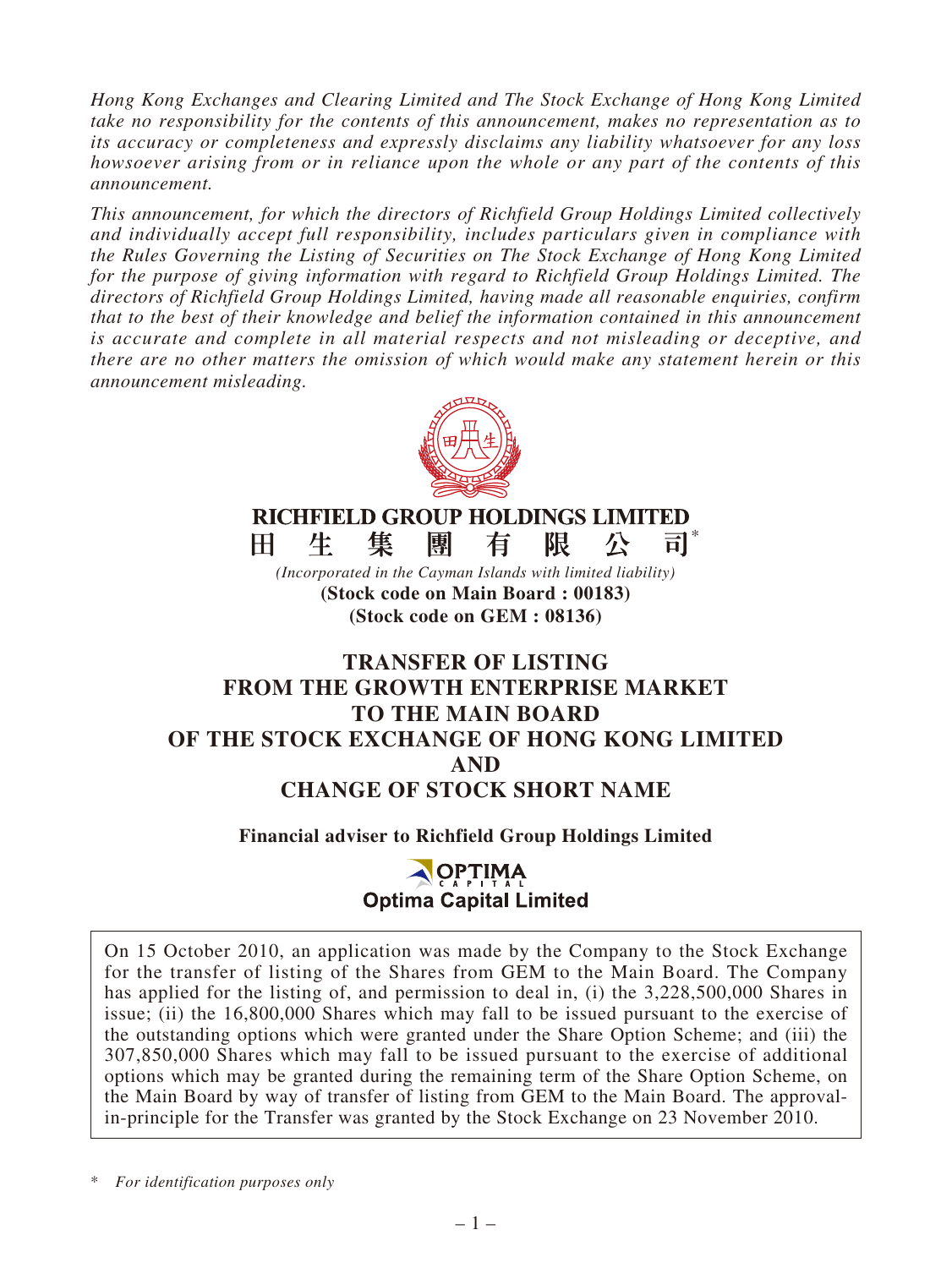The last day of dealings in the Shares on GEM is 1 December 2010. Dealing in the Shares on the Main Board will commence at 9:30 a.m. on 2 December 2010.

Following the Transfer becoming effective on 2 December 2010, the English stock short name for trading in the Shares on the Main Board will be changed from "RICHFIELD GROUP" to "RICHFIELD GP", while the Chinese stock short name will remain as "田生集團". The name of the Company will also remain unchanged. Shares will be traded under the new stock code 00183 following the Transfer with effect from 2 December 2010.

# **INTRODUCTION**

On 15 October 2010, an application was made by the Company to the Stock Exchange for the transfer of listing of the Shares from GEM to the Main Board. The Company has applied for the listing of, and permission to deal in, (i) the 3,228,500,000 Shares in issue; (ii) the 16,800,000 Shares which may fall to be issued pursuant to the exercise of the outstanding options which were granted under the Share Option Scheme; and (iii) the 307,850,000 Shares which may fall to be issued pursuant to the exercise of additional options which may be granted during the remaining term of the Share Option Scheme, on the Main Board by way of transfer of listing from GEM to the Main Board. The approval-in-principle for the Transfer was granted by the Stock Exchange on 23 November 2010.

The Board is pleased to announce that all pre-conditions for the Transfer as set out in Rule 9A.02 of the Listing Rules have, insofar as applicable, been fulfilled in relation to the Company and its Shares.

## **REASONS FOR THE TRANSFER**

The Company has been listed on GEM since 21 May 2002. The Group is principally engaged in provision of property brokerage services, provision of schemes for property consolidation, assembly and re-development, property trading and property development in Hong Kong.

The Directors believe that the listing of the Shares on the Main Board will help to enhance the profile of the Group and increase the trading liquidity of the Shares and recognitions by attracting larger potential institutional investors. The Directors consider that the listing of the Shares on the Main Board will be beneficial to the future growth and business development of the Company.

No change in nature of business of the Group is contemplated by the Directors following the Transfer.

The Transfer will not involve issue of any new Shares by the Company.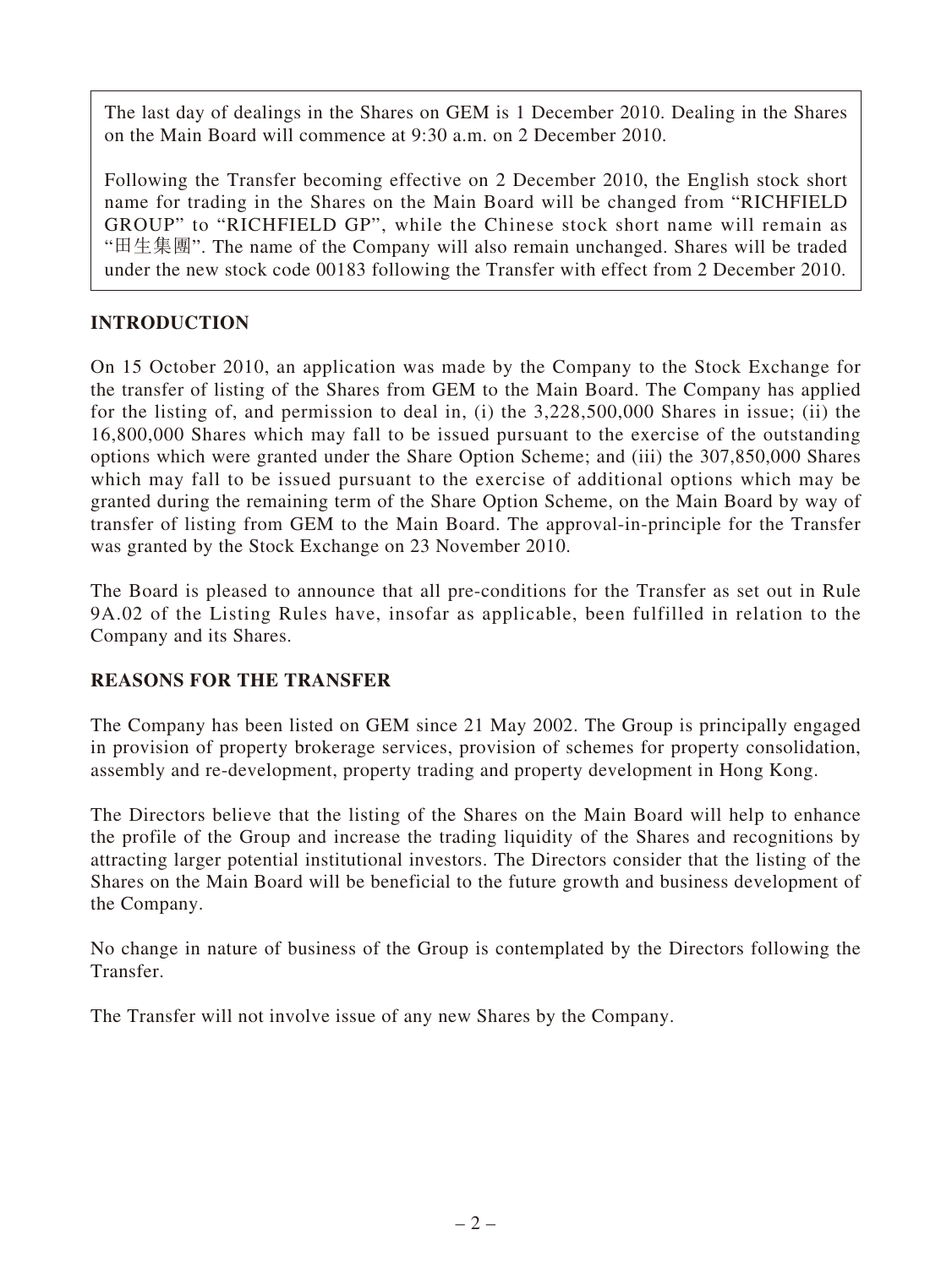## **DEALINGS IN THE SHARES ON THE MAIN BOARD**

The Shares have been accepted as eligible securities by HKSCC for deposit, clearance and settlement in CCASS with effect from 21 May 2002, the date on which the Shares were first listed on GEM. Subject to the Listing Committee granting the listing of, and permission to deal in (i) the 3,228,500,000 Shares in issue; (ii) the 16,800,000 Shares which may fall to be issued pursuant to the exercise of the outstanding options which were granted under the Share Option Scheme; and (iii) the 307,850,000 Shares which may fall to be issued pursuant to the exercise of additional options which may be granted during the remaining term of the Share Option Scheme and the continued compliance with the stock admission requirements of HKSCC, the Shares will continue to be accepted as eligible securities by HKSCC for deposit, clearance and settlement in the CCASS once dealings in the Shares on the Main Board commence, and that all activities under CCASS are subject to the General Rules of the CCASS and CCASS Operational Procedures in effect from time to time.

The last day of dealings in the Shares on GEM is 1 December 2010. Dealing in the Shares on the Main Board will commence at 9:30 a.m. on 2 December 2010.

The Transfer will have no effect on the existing share certificates in respect of the Shares which will continue to be good evidence of legal title and valid for delivery, trading and settlement purposes, and will not involve any transfer or exchange of the existing share certificates. No change will be made to the board lot size, trading currency of the Shares and the share registrars of the Shares in connection with the Transfer. Shares will be traded under the new stock code 00183 in board lots of 8,000 Shares each following the Transfer.

### **CHANGE OF STOCK SHORT NAME**

Following the Transfer becoming effective on 2 December 2010, the English stock short name for trading in the Shares on the Main Board will be changed from "RICHFIELD GROUP" to "RICHFIELD GP", while the Chinese stock short name will remain as "田生集團". The name of the Company will also remain unchanged.

### **SHARE OPTION SCHEME**

The Share Option Scheme was conditionally adopted by the Company on 2 May 2002, for the primary purpose of providing incentives to directors and eligible employees, which will expire on 20 May 2012. As at the date of this announcement, the Share Option Scheme fully complies with the requirements of Chapter 17 of the Listing Rules. Thus, the Share Option Scheme will remain effective upon the Transfer.

As at the date of this announcement, there were 16,800,000 options already granted to optionholders, all of which will be exercisable at an exercise price of HK\$0.59 per Share during the period from 9 July 2010 to 8 July 2015. As at the date of this announcement, all the 16,800,000 options previously granted under the Share Option Scheme remain outstanding, which if exercised, represents approximately 0.52% of the then total issued share capital of the Company as enlarged by the exercise of the outstanding options. Pursuant to the Share Option Scheme and as at the date of this announcement, the Company may grant additional options in respect of a total of 307,850,000 Shares during the remaining term of the Share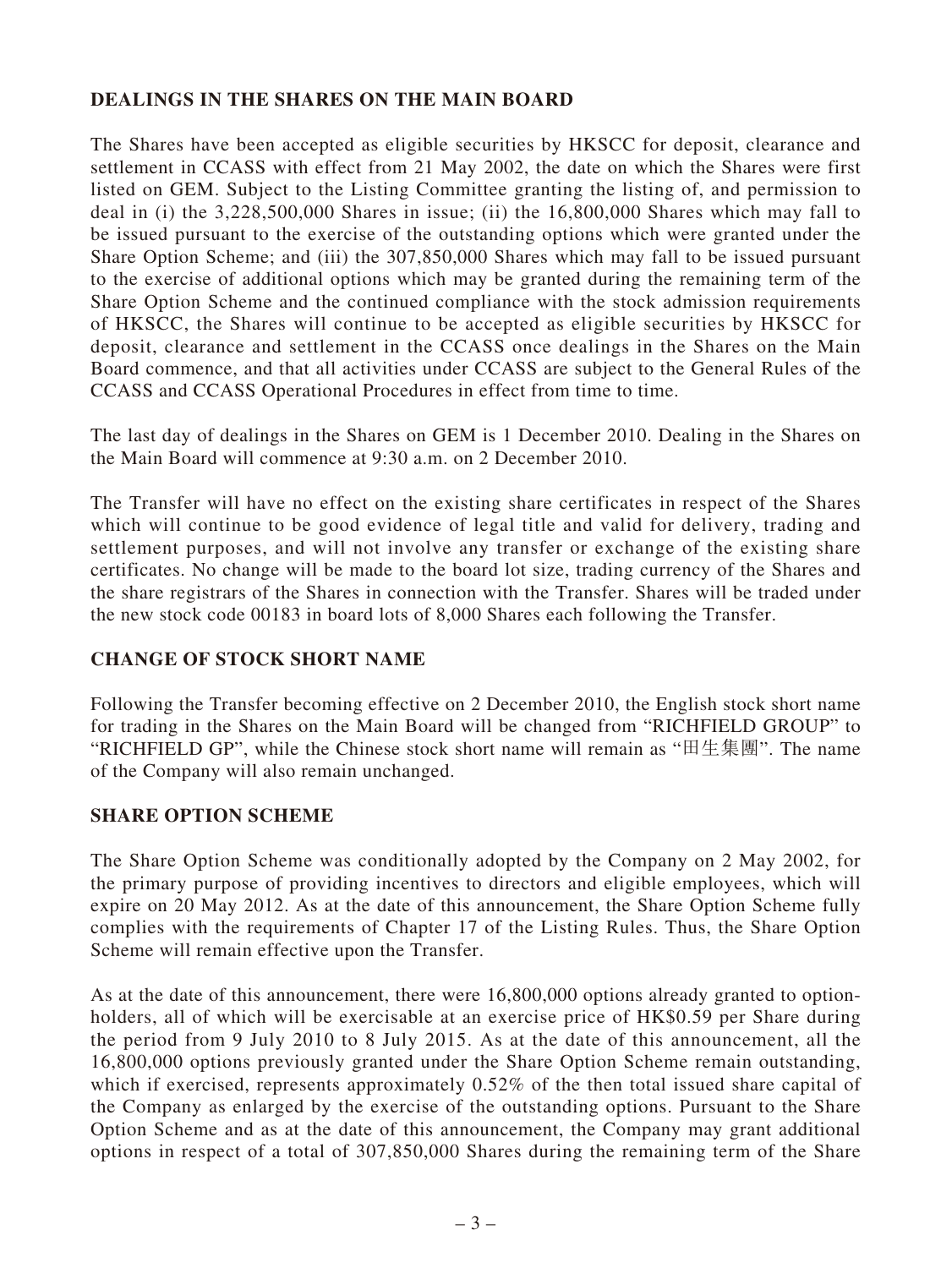Option Scheme. The listing of the Shares issued and to be issued pursuant to the Share Option Scheme will also be transferred to the Main Board pursuant to Rule 9A.10 of the Listing Rules.

Pursuant to the Share Option Scheme, the total outstanding 16,800,000 options previously granted but unexercised under the Share Options Scheme will remain valid and exercisable in accordance with their respective terms of issue. Save for the 16,800,000 outstanding options previously granted but unexercised under the Share Option Scheme, the Company does not have any other options, warrants or similar rights or convertible equity securities in issue.

### **GENERAL MANDATES TO ISSUE AND REPURCHASE SHARES**

Pursuant to Rule 9A.12 of the Listing Rules, the general mandates granted to the Directors to allot and issue new Shares and repurchase Shares by the Shareholders on 29 October 2010 will continue to be valid and remain in effect until the earliest of:

- (a) the conclusion of the next annual general meeting of the Company;
- (b) the expiration of the period within which the next annual general meeting of the Company is required by its articles of association or any applicable laws of the Cayman Islands to be held; or
- (c) the revocation or variation of such authority by an ordinary resolution of Shareholders in general meeting.

As disclosed in the announcements (the "**Top-up Placing Announcements**") of the Company dated 1 November 2010 and 5 November 2010 in respect of the placing of existing Shares and top-up subscription of new Shares, part of the general mandate of 150,000,000 Shares was utilized for the issue and allotment of the subscription shares under the Subscription and the Placing (as defined in the Top-up Placing Announcements).

### **COMPETING INTERESTS**

As at the date of this announcement, none of the Directors and controlling Shareholders and their respective associates has an interest in a business which competes or may compete, either directly or indirectly, with the business of the Group pursuant to Rule 9A.09(10) of the Listing Rules.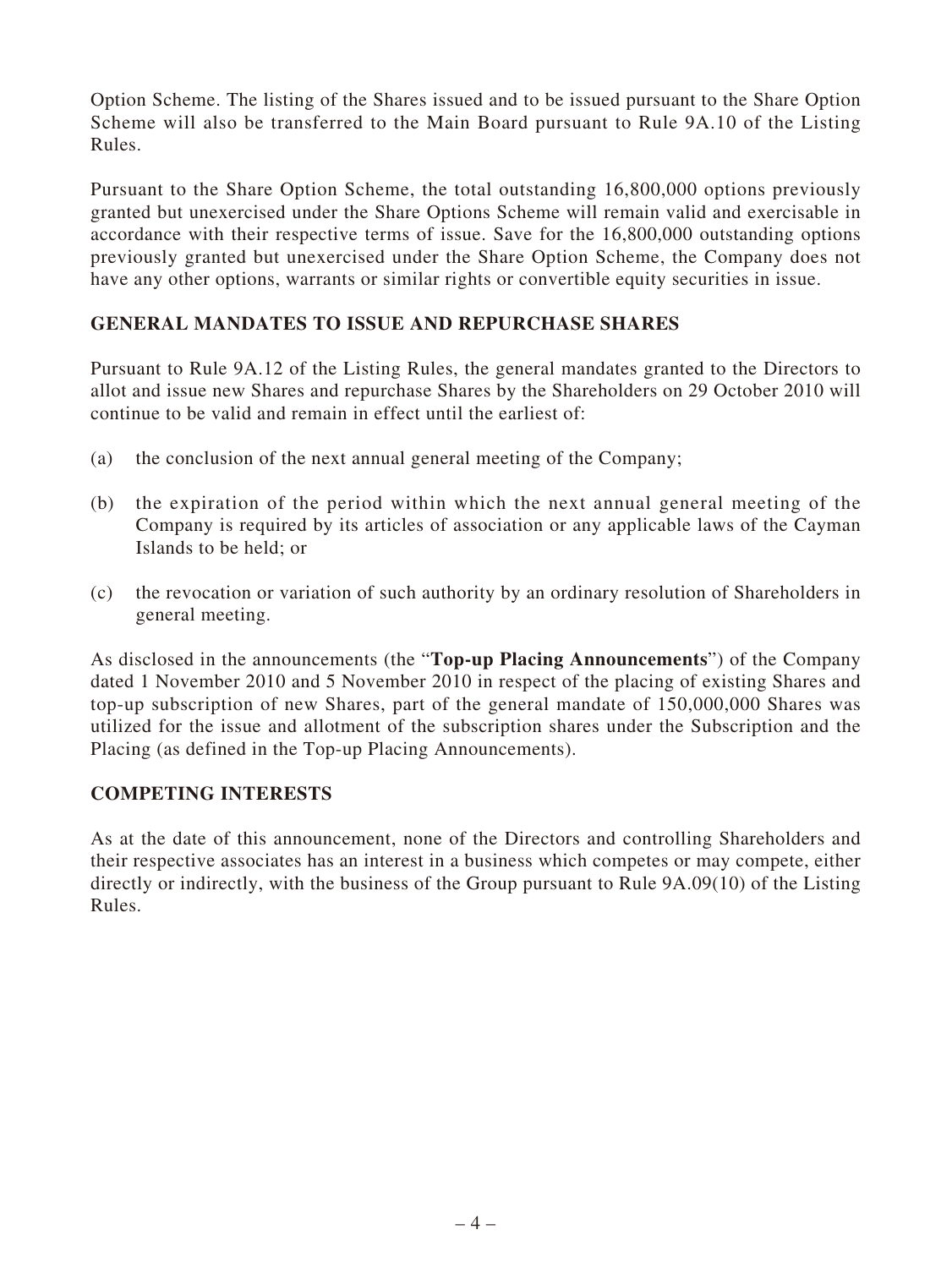## **BIOGRAPHICAL INFORMATION OF DIRECTORS**

The Company discloses the biographical information of each Director as follows:

### **Executive Directors**

**Mr. Pong Wai San, Wilson** ("**Mr. Pong**"), aged 41, has been appointed as the executive Director and the chief executive officer of the Company on 23 March 2007. He was also the Chairman of the Company for the period from 23 March 2007 to 5 February 2008. Mr. Pong is responsible for the overall strategic planning, marketing and management function of the Group.

Mr. Pong holds a bachelor's degree in Applied Science from the University of British Columbia. He held various positions in a number of charity organisations in Hong Kong and had held various senior management positions with various local and international securities houses and a multinational company. Mr. Pong was an executive director of UURG Corporation Limited (formerly known as "Global Solution Engineering Limited") ("**UURG**"), a company listed on GEM of the Stock Exchange, during the period from 19 September 2007 to 30 August 2008. Mr. Pong is the sole director and sole shareholder of Virtue Partner Group Limited, which is the substantial and controlling shareholder of the Company. Mr. Pong is also the chairman of the remuneration committee and a member of the nomination committee of the Company. He is also a director of various subsidiaries of the Company.

Mr. Pong has not signed any service contract or letter of appointment with the Company. Mr. Pong's appointment is subject to retirement by rotation and re-election at the annual general meetings of the Company pursuant to the Articles of Association of the Company. For the three years ended 30 June 2010, Mr. Pong did not receive any Director's emoluments from the Group.

Save as disclosed above, Mr. Pong did not hold any directorship in other public company in the last three years or any other position with the Company or any of its subsidiaries. As at the date hereof, other than being directly interested in 352,176,000 Shares and indirectly interested in 936,794,000 Shares through Virtue Partner Group Limited, which is wholly and beneficially owned by Mr. Pong, Mr. Pong does not have, and is not deemed to have, any interests or short positions in any shares, underlying shares or debentures (as defined under Part XV of the Securities and Futures Ordinance, Cap. 571 of the Laws of Hong Kong) of the Company. Save as disclosed above, Mr. Pong does not have any relationship and material interest with any directors, senior management or substantial or controlling shareholders of the Company.

Save as disclosed above, there are no other matters concerning Mr. Pong that need to be brought to the attention of the Shareholders nor is there any information relating to Mr. Pong that is required to be disclosed pursuant to the requirements of Rules  $13.51(2)(h)$  to (v) of the Listing Rules.

**Mr. Lee Wing Yin** ("**Mr. Lee**"), aged 41, has been appointed as an executive Director and company secretary of the Company on 1 June 2010 and 23 March 2007, respectively. He is responsible for provision of advice for overall management, strategic development and supervision of the Group.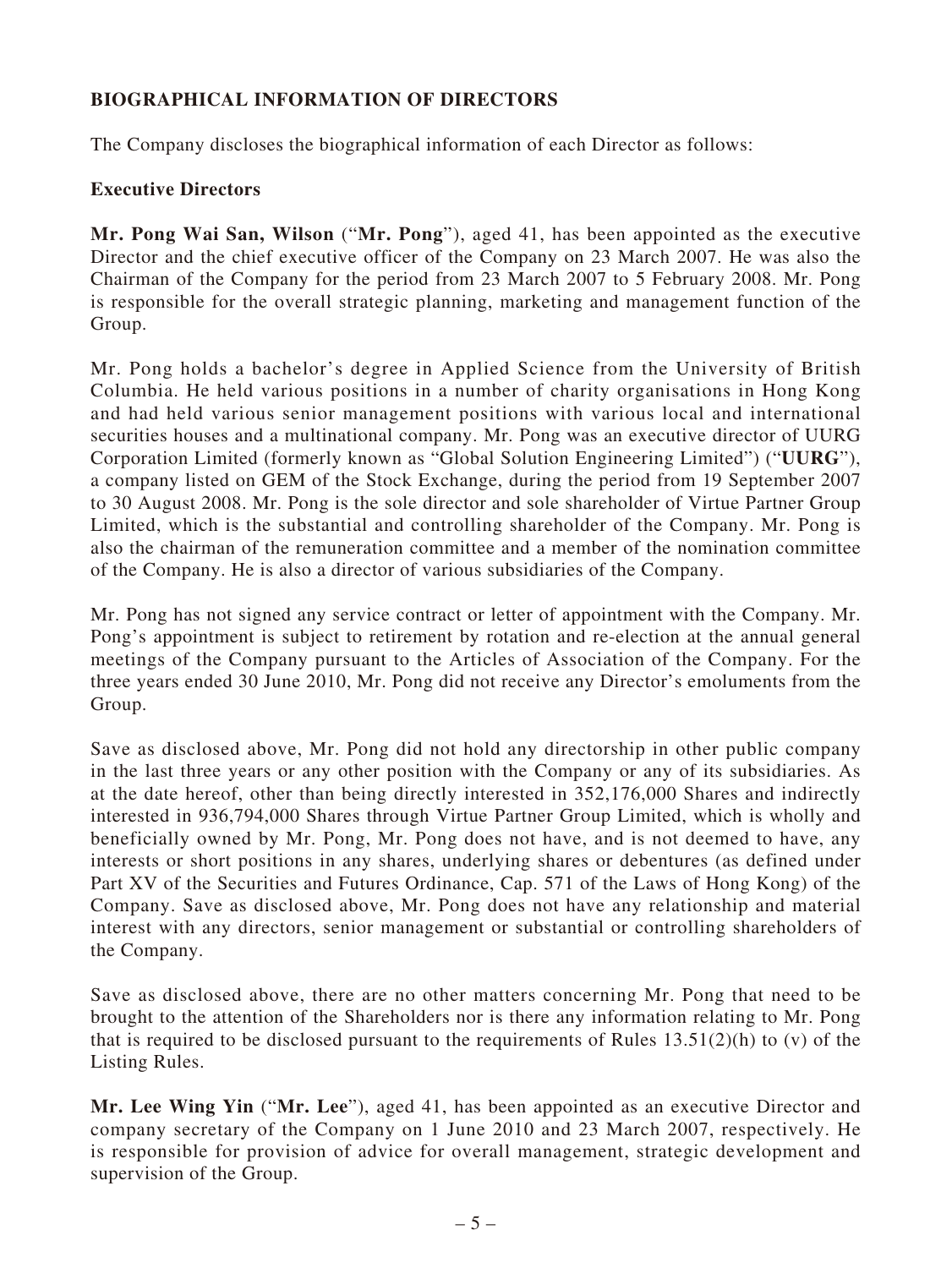Mr. Lee is an associate member of the Hong Kong Institute of Certified Public Accountants (the "**HKICPA**") and a fellow member of The Association of Chartered Certified Accountants. He has over nine years of working experience in auditing and business advisory services and had worked for international accounting firms for six years. He held senior financial management positions with various local companies before joining the Company. Mr. Lee was appointed as the executive director and chairman of iOne Holdings Limited ("**iOne**", together with its subsidiaries, the "**iOne Group**"), a company listed on the Main Board of the Stock Exchange, with effect from 18 September 2009 and 1 March 2010, respectively. He is also a director of various subsidiaries and the associates of the Company. On 17 December 2004, the Stock Exchange publicly censured Mr. Lee, being director of a listing applicant, for his endorsement of the sponsor's submission and views while having at all material times full knowledge of the material information, thereby causing the listing applicant to breach its undertaking to the Stock Exchange in a listing application, and consequently Mr. Lee was in breach of his director's undertakings to the Stock Exchange.

As the chairman and executive director of iOne, Mr. Lee is mainly responsible for the provision of advice for the overall management, strategic development and supervision of the iOne Group. As confirmed by Mr. Lee, Mr. Lee does not participate in the day to day management of the iOne Group. In other words, Mr. Lee can devote sufficient time and efforts to act as an executive Director and the Company considers that Mr. Lee has sufficient capacity to discharge his duties as executive directors of two listed companies.

Mr. Lee has entered into a service agreement with the Company and was appointed as an executive Director for an initial term of 36 months commencing from 1 June 2010, unless terminated by not less than three months' notice in writing served by either party at any time thereafter. Mr. Lee is entitled to Director's emolument of HK\$47,000 per month plus discretionary bonus to be decided by the Board at its sole discretion, which is determined by reference to the prevailing market conditions and his roles, experience, and responsibilities in the Company. Mr. Lee will be subject to normal retirement and re-election by the Shareholders pursuant to the Articles of Association of the Company.

As at the date of this announcement, Mr. Lee was not interested or deemed to have any interest or short positions in any shares, underlying shares or debentures of the Company and its associated corporations pursuant to Part XV of the Securities and Futures Ordinance. Save as disclosed above, Mr. Lee did not hold any directorship in other public company in the last three years. Save as disclosed above, Mr. Lee does not have any relationship and material interest with any directors, senior management or substantial or controlling shareholders of the Company.

Save as disclosed above, there is no other matter concerning the appointment of Mr. Lee that needs to be brought to the attention of the Shareholders nor any information that needs to be disclosed pursuant to the requirements of Rules 13.51(2)(h) to (v) of the Listing Rules.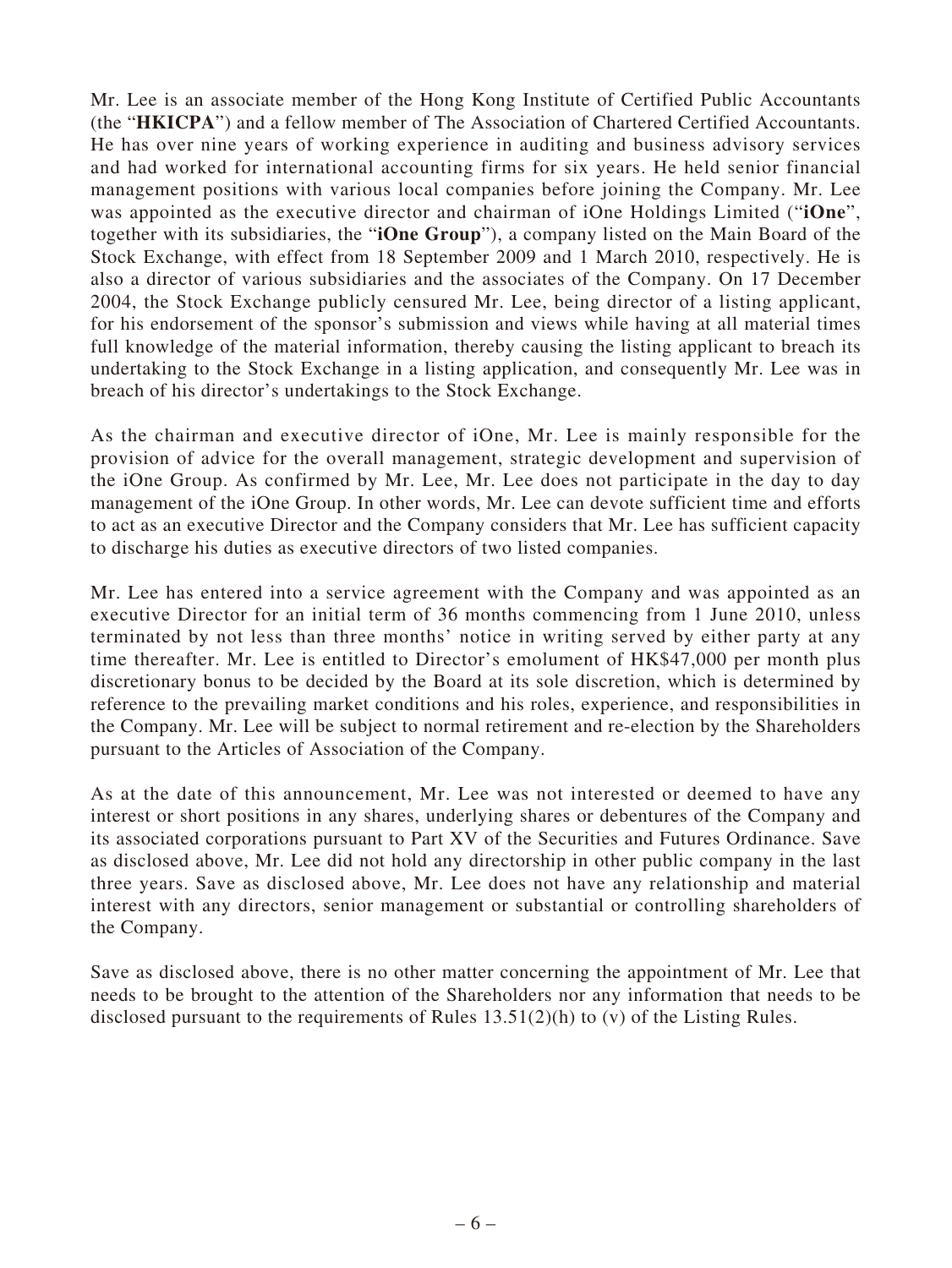#### **Non-executive Director**

**Mr. Li Chi Chung** ("**Mr. Li**"), aged 42, has been appointed as a non-executive Director on 23 March 2007. Mr Li is currently a solicitor practising in Hong Kong. He obtained a bachelor's degree in laws from the University of Sheffield in England in 1990. Mr Li was admitted as a solicitor of the High Court of Hong Kong in 1993 and his practice has been focused on commercial related matters.

Mr. Li's directorships or other major appointments in other public companies in the last three years are listed as follows:

| <b>Name of Company</b>                                                  | Capacity                              | <b>Period</b>                               |
|-------------------------------------------------------------------------|---------------------------------------|---------------------------------------------|
| Eagle Nice (International) Holdings Limited<br>(Stock Code: 2368)       | independent non-executive<br>director | Current                                     |
| Kenford Group Holdings Limited<br>(Stock Code: 0464)                    | independent non-executive<br>director | Current                                     |
| PINE Technology Holdings Limited<br>(Stock Code: 1079)                  | independent non-executive<br>director | Current                                     |
| China Financial International Investments<br>Limited (Stock Code: 0721) | company secretary                     | Current                                     |
| Sino Gas Group Limited<br>(Stock Code: 0260)                            | company secretary                     | Current                                     |
| China Nonferrous Metals Company<br>Limited (Stock Code: 8306)           | company secretary                     | Current                                     |
| Anhui Tianda Oil Pipe Company Limited<br>(Stock Code: 0839)             | independent non-executive<br>director | From 15 October 2007 to<br>13 February 2009 |
| China Mandarin Holdings Limited<br>(Stock Code: 0009)                   | company secretary                     | From 11 March 2008 to<br>9 March 2010       |

Mr. Li has not signed any service contract or letter of appointment with the Company. Mr. Li's appointment is subject to retirement by rotation and re-election at the annual general meetings of the Company pursuant to the Articles of Association of the Company. For the three years ended 30 June 2010, Mr. Li did not receive any Director's emoluments from the Group.

Save as disclosed above, Mr. Li did not hold any directorship in other public company in the last three years or any other position with the Company or any of its subsidiaries. Save as disclosed above, Mr. Li does not have any relationship and material interest with any directors, senior management or substantial or controlling shareholders of the Company. As at the date hereof, Mr. Li does not have, and is not deemed to have, any interests or short positions in any shares, underlying shares or debentures (as defined under Part XV of the Securities and Futures Ordinance, Cap. 571 of the Laws of Hong Kong) of the Company.

Save as disclosed above, there are no other matters concerning Mr. Li that need to be brought to the attention of the Shareholders nor is there any information relating to Mr. Li that is required to be disclosed pursuant to the requirements of Rules  $13.51(2)(h)$  to (v) of the Listing Rules.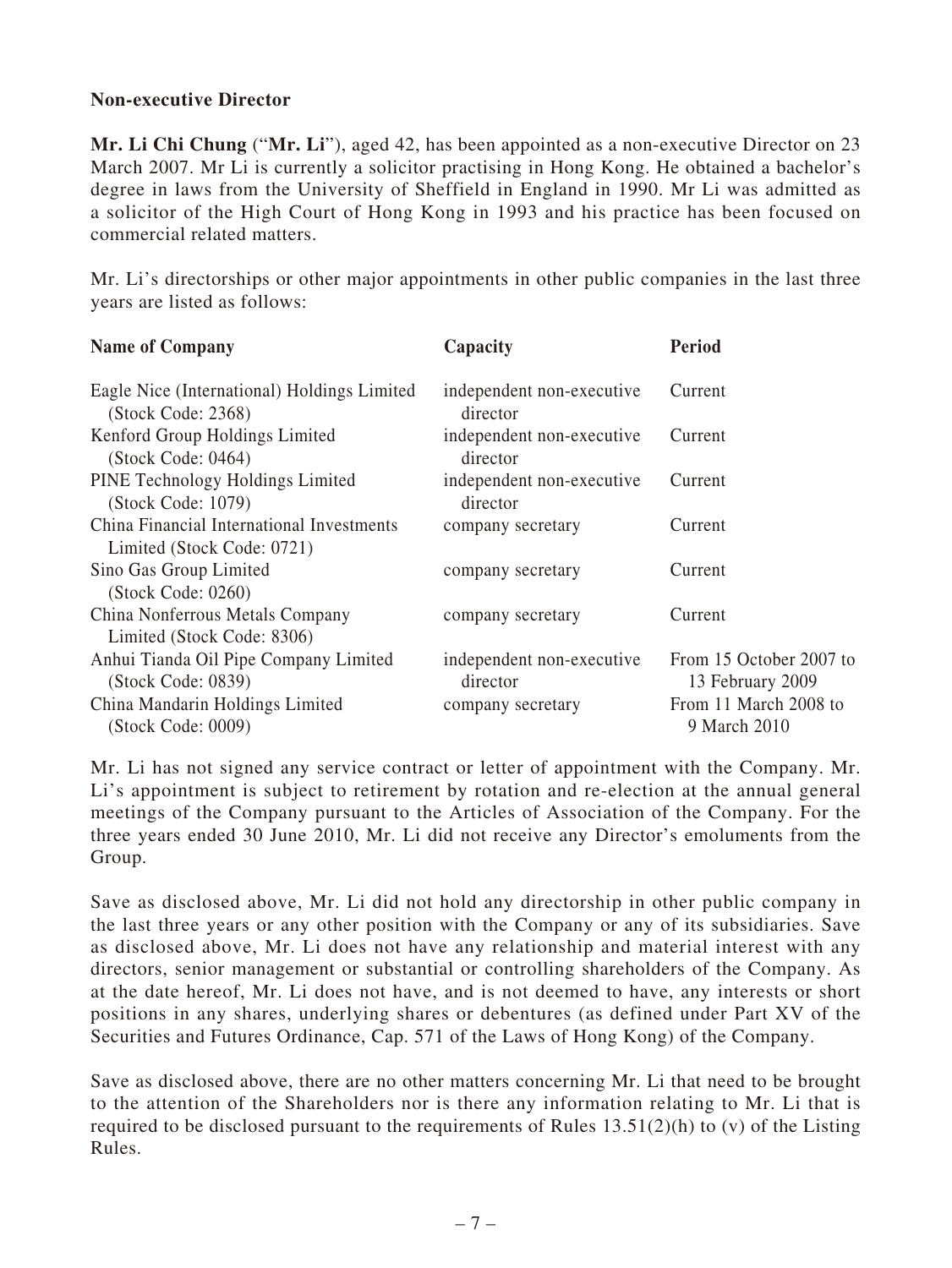#### **Independent non-executive Directors**

**Mr. Koo Fook Sun, Louis** ("**Mr. Koo**"), aged 54, has been appointed as an independent nonexecutive Director on 23 March 2007. Mr. Koo is the founder and the managing director of Hercules Capital Limited, a corporate finance advisory firm. Mr. Koo has many years of experience in investment banking and professional accounting. He was a managing director and head of the corporate finance department of a major international bank, and a director and chief executive officer of SilverNet Group Limited (now renamed Enerchina Holdings Limited), a company listed on the Main Board of the Stock Exchange.

Mr. Koo's other directorships or major appointments in other public companies in the last three years are listed as follows:–

| <b>Name of Company</b>                                                                                                   | Capacity                                     | <b>Period</b>                           |
|--------------------------------------------------------------------------------------------------------------------------|----------------------------------------------|-----------------------------------------|
| Good Friend International Holdings Inc.<br>(Stock Code: 2398)                                                            | independent non-executive<br>director        | Current                                 |
| Li Ning Company Limited<br>(Stock Code: 2331)                                                                            | independent non-executive<br>director        | Current                                 |
| Weichai Power Co., Ltd.<br>(Stock Code: 2338)                                                                            | independent non-executive<br>director        | Current                                 |
| Xingda International Holdings Limited<br>(Stock Code: 1899)                                                              | independent non-executive<br>director        | Current                                 |
| Midland Holdings Limited<br>(Stock Code: 1200)                                                                           | independent non-executive<br>director        | Current                                 |
| Midland IC&I Ltd<br>(Stock Code: 0459)                                                                                   | independent non-executive<br>director        | From 24 June 2005 to<br>24 June 2008    |
| 2020 ChinaCap Acquirco, Inc., a company<br>then listed on The New York Stock Exchange<br>Amex (now called NYSE Euronext) | vice chairman and<br>chief financial officer | From January 2007 to<br>October 2009    |
| China Communications Construction<br>Company Limited (Stock Code: 1800)                                                  | independent non-executive<br>director        | From September 2006 to<br>December 2009 |

Mr. Koo graduated with a bachelor's degree in business administration from the University of California at Berkeley and is a member of the HKICPA. Mr. Koo is also the chairman of the audit committee and a member of the remuneration committee and nomination committee of the Company.

Mr. Koo has re-entered into a letter of appointment with the Company for a term of one year commencing from 23 March 2010 and expiring on 22 March 2011. His appointment is subject to retirement by rotation and re-election at the annual general meetings of the Company pursuant to the Articles of Association of the Company. Mr. Koo is entitled to receive a fixed Director's emoluments of HK\$50,000 per annum which was determined by the Board with reference to his experience, duties and responsibilities.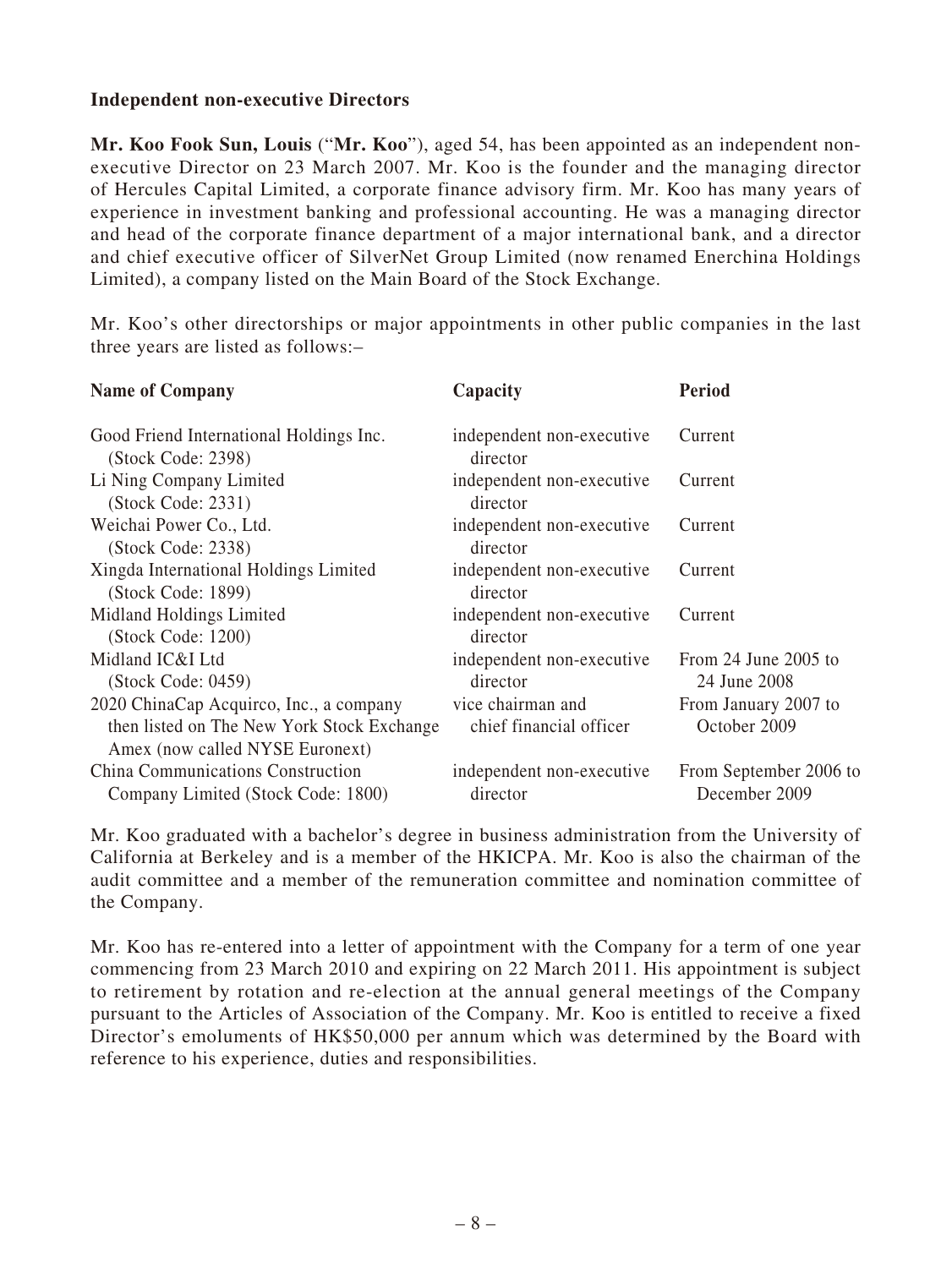Save as disclosed above, Mr. Koo did not hold any directorship in other public company in the last three years or any other position with the Company or any of its subsidiaries. Save as disclosed above, Mr. Koo does not have any relationship and material interest with any directors, senior management or substantial or controlling shareholders of the Company. As at the date hereof, Mr. Koo does not have, and is not deemed to have, any interests or short positions in any shares, underlying shares or debentures (as defined under Part XV of the Securities and Futures Ordinance, Cap. 571 of the Laws of Hong Kong) of the Company.

Save as disclosed above, there are no other matters concerning Mr. Koo that need to be brought to the attention of the Shareholders nor is there any information relating to Mr. Koo that is required to be disclosed pursuant to the requirements of Rules  $13.51(2)(h)$  to (v) of the Listing Rules.

**Mr. Lai Hin Wing, Henry** ("**Mr. Lai**"), aged 53, has been appointed as an independent nonexecutive Director on 23 March 2007. He is a partner of Messrs. P. C. Woo & Co., a firm of solicitors and notaries in Hong Kong, and has been practising in the legal field for more than twenty-eight years. Graduated from the University of Hong Kong with a bachelor of law degree, Mr. Lai was admitted as a solicitor in Hong Kong, England and Wales and the State of Victoria, Australia. Mr. Lai is a Notary Public and a China Appointed Attesting Officer in Hong Kong.

Mr. Lai was a non-executive director of Allied Properties (H.K.) Limited, a company listed on Main Board of the Stock Exchange, during the period from 28 September 2004 to 18 June 2010. He was also an independent non-executive director of UURG during the period from 19 September 2007 to 30 August 2008. Mr. Lai was an independent non-executive director of Canton Property Investment Limited, a company admitted to the AIM of the London Stock Exchange but resigned on 9 September 2008. Mr. Lai is also the chairman of the nomination committee and members of the audit committee and remuneration committee of the Company.

Mr. Lai has re-entered into a letter of appointment with the Company for a term of one year commencing from 23 March 2010 and expiring on 22 March 2011. His appointment is subject to retirement by rotation and re-election at the annual general meetings of the Company pursuant to the Articles of Association of the Company. Mr. Lai is entitled to receive a fixed Director's emoluments of HK\$50,000 per annum which was determined by the Board with reference to his experience, duties and responsibilities.

Save as disclosed above, Mr. Lai did not hold any directorship in other public company in the last three years or any other position with the Company or any of its subsidiaries. Save as disclosed above, Mr. Lai does not have any relationship and material interest with any directors, senior management or substantial or controlling shareholders of the Company. As at the date hereof, Mr. Lai does not have, and is not deemed to have, any interests or short positions in any shares, underlying shares or debentures (as defined under Part XV of the Securities and Futures Ordinance, Cap. 571 of the Laws of Hong Kong) of the Company.

Save as disclosed above, there are no other matters concerning Mr. Lai that need to be brought to the attention of the Shareholders nor is there any information relating to Mr. Lai that is required to be disclosed pursuant to the requirements of Rules 13.51(2)(h) to (v) of the Listing Rules.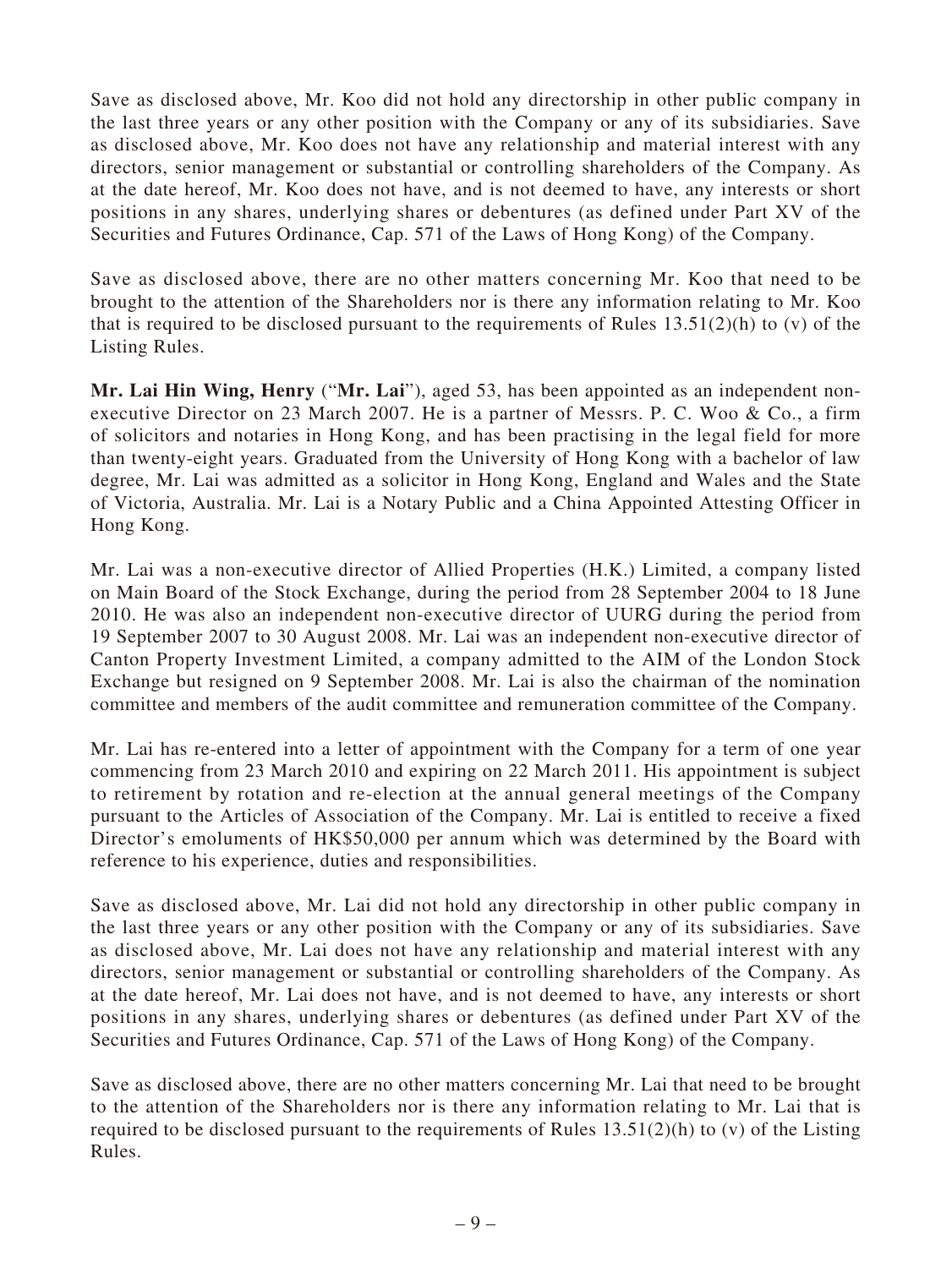**Mr. Lung Hung Cheuk** ("**Mr. Lung**"), aged 63, has been appointed as an independent non-executive Director on 23 March 2007. He is a retired chief superintendent of the Hong Kong Police Force (the "Hong Kong Police"). He joined the Hong Kong Police in 1966 as a Probationary Inspector at the age of 19. He was promoted to the rank of chief inspector in 1980, superintendent in 1986, senior superintendent in 1993 and chief superintendent in 1997. He had served in various police posts, namely Special Branch, Police Tactical Unit, Police Public Relations Bureau and in a number of police divisions at management level. Prior to his retirement in April 2002, he was the commander of Sham Shui Po Police District. Mr. Lung was also the secretary and the then chairman of the Superintendents' Association ("**SPA**") of the Hong Kong Police from 1993 to 2001. The membership of the SPA comprises the top management of the Hong Kong Police from superintendents up to and including the commissioner of Hong Kong Police. He was awarded the Police Meritorious Service Medal by the Chief Executive of Hong Kong in 2000.

Mr. Lung has been appointed as an independent non-executive director of iOne on 18 September 2009. Mr. Lung was also an independent non-executive director of UURG during the period from 19 September 2007 to 12 January 2010. Mr. Lung is also the members of the nomination committee, the audit committee and remuneration committee of the Company.

Mr. Lung has re-entered into a letter of appointment with the Company for a term of one year commencing from 23 March 2010 and expiring on 22 March 2011. His appointment is subject to retirement by rotation and re-election at the annual general meetings of the Company pursuant to the Articles of Association of the Company. Mr. Lung is entitled to receive a fixed Director's emoluments of HK\$50,000 per annum which was determined by the Board with reference to his experience, duties and responsibilities.

Save as disclosed above, Mr. Lung did not hold any directorship in other public company in the last three years or any other position with the Company or any of its subsidiaries. Save as disclosed above, Mr. Lung does not have any relationship and material interest with any directors, senior management or substantial or controlling shareholders of the Company. As at the date hereof, Mr. Lung does not have, and is not deemed to have, any interests or short positions in any shares, underlying shares or debentures (as defined under Part XV of the Securities and Futures Ordinance, Cap. 571 of the Laws of Hong Kong) of the Company.

Save as disclosed above, there are no other matters concerning Mr. Lung that need to be brought to the attention of the Shareholders nor is there any information relating to Mr. Lung that is required to be disclosed pursuant to the requirements of Rules  $13.51(2)(h)$  to (v) of the Listing Rules.

### **PROFIT GUARANTEE BY MR. AU**

Reference is made to the circular and the supplementary circular of the Company dated 4 July 2008 and 28 July 2008 respectively (the "**Circulars**") and the announcements of the Company dated 13 June 2008, 18 July 2008 and 25 August 2010 respectively. As disclosed in the Circulars, Vastwood Limited (the "**Purchaser**"), a wholly owned subsidiary of the Company, as the purchaser had entered into an acquisition agreement (the "**Acquisition Agreement**") with Richfield (Holdings) Limited (the "**Vendor**"), a company wholly owned by Mr. Au Wing Wah ("Mr. Au") as vendor and Mr. Au as guarantor, in relation to the acquisition (the "**Acquisition**") of Richfield Realty Limited ("**Richfield Realty**"). Richfield Realty was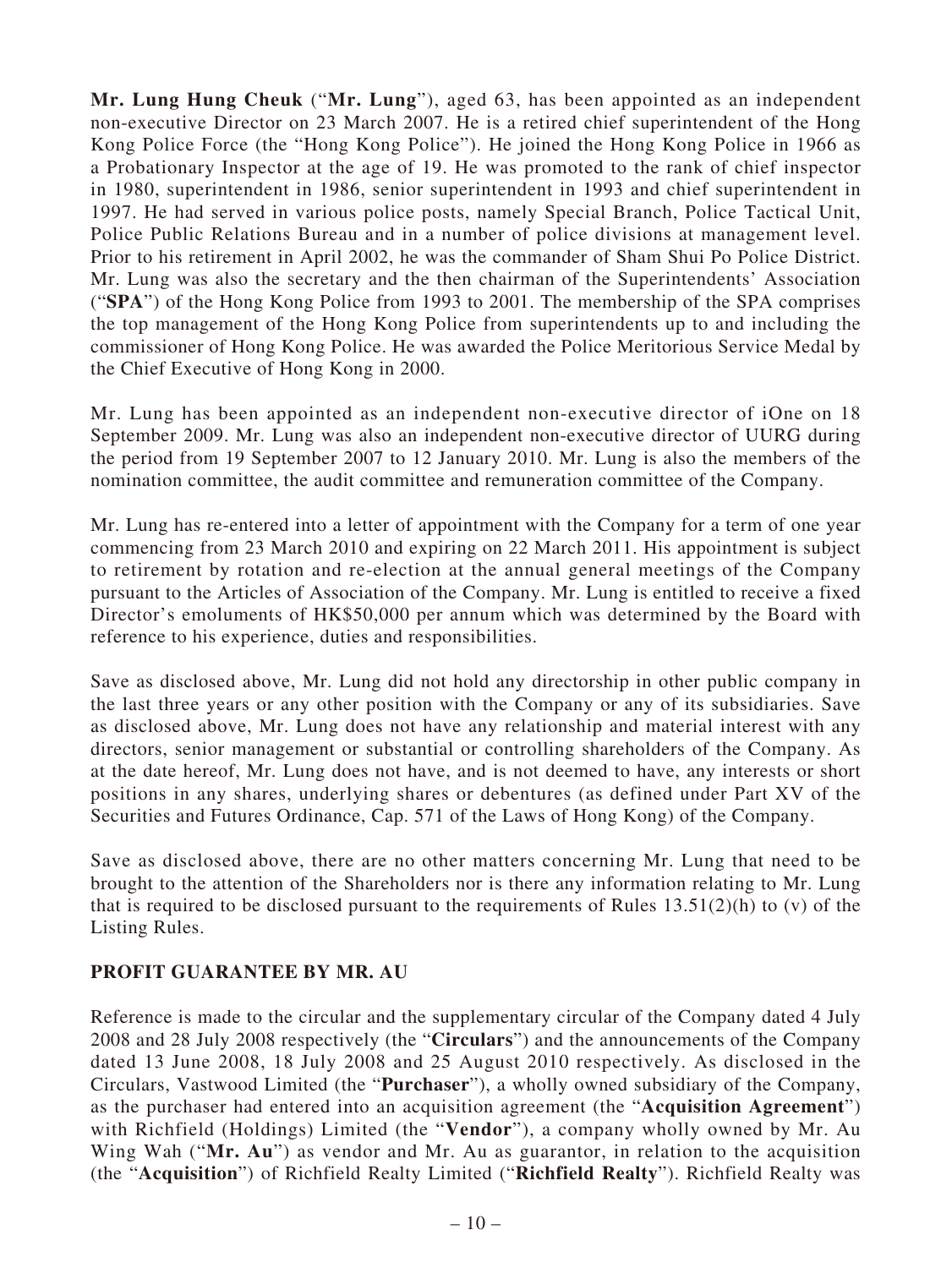principally engaged in the provision of property brokerage services, carrying out schemes for property consolidation, assembly and redevelopments and property trading in Hong Kong and Mr. Au is the founder and sole director of Richfield Realty immediately before completion of the Acquisition.

As at the time of the Acquisition, the Vendor has given a profit guarantee in favour of the Purchaser in relation to the profit of Richfield Realty but Richfield Realty failed to meet the original guaranteed profit. The parties to the Acquisition Agreement have then, on 12 June 2008 and 17 July 2008 respectively, entered into a settlement agreement and a supplemental agreement (together the "**Settlement Agreements**") pursuant to which the Vendor has irrevocably warranted and guaranteed to the Purchaser that the aggregate profit (the "**New Guaranteed Profit**") for the 36-month period commencing from 1 July 2008 to 30 June 2011 will not be less than approximately HK\$345,949,000

As security for the performance of the Settlement Agreements, the Vendor has also given a share charge (the "**Share Charge**") in favour of the Purchaser over the 760,000,000 Shares beneficially owned by the Vendor. For further details of the New Guaranteed Profit and the Settlement Agreements, please refer to the Circulars.

On 25 August 2010, a second supplemental agreement to the Settlement Agreement has also been entered into (the "**Second Supplemental Agreement**"), pursuant to which the New Guaranteed Profit will include the profits of Richfield Realty and the new subsidiaries of the Company set up for the purpose of internal reorganisation (the "**New Companies**"). For further details of the Second Supplemental Agreement, please refer to the announcement of the Company dated 25 August 2010.

If Richfield Realty and the New Companies were able to meet the New Guaranteed Profit, the Purchaser shall release the Share Charge. Otherwise, Mr. Au, as guarantor to the Vendor, shall be obliged to pay the difference between the New Guaranteed Profit and the actual profits of Richfield Realty and the New Companies for the 36-month period commencing from 1 July 2008 to 30 June 2011. In such event, the Purchaser shall have the right to release the Share Charge and Mr. Au and the Purchaser shall jointly procure the disposal of the Shares so charged (the "**Disposal**") at the then best price reasonably obtainable for the payment of the difference. The Disposal might have an adverse impact on the trading prices and trading volume of the Shares at the relevant time.

Based on the certification of the auditors of the Company, total profit for the purpose of the profit guarantee (being profit before payment of the management bonus and after tax) recorded by Richfield Realty and the New Companies for the first 24 months ended 30 June 2010 amounted to approximately HK\$184.8 million.

The Disposal may or may not be materialised depending upon whether Richfield Realty and the New Companies will be able to meet the New Guaranteed Profit. The Company will update the Shareholders as and when appropriate. **Shareholders and investors are accordingly advised to exercise caution when dealing in the securities of the Company.**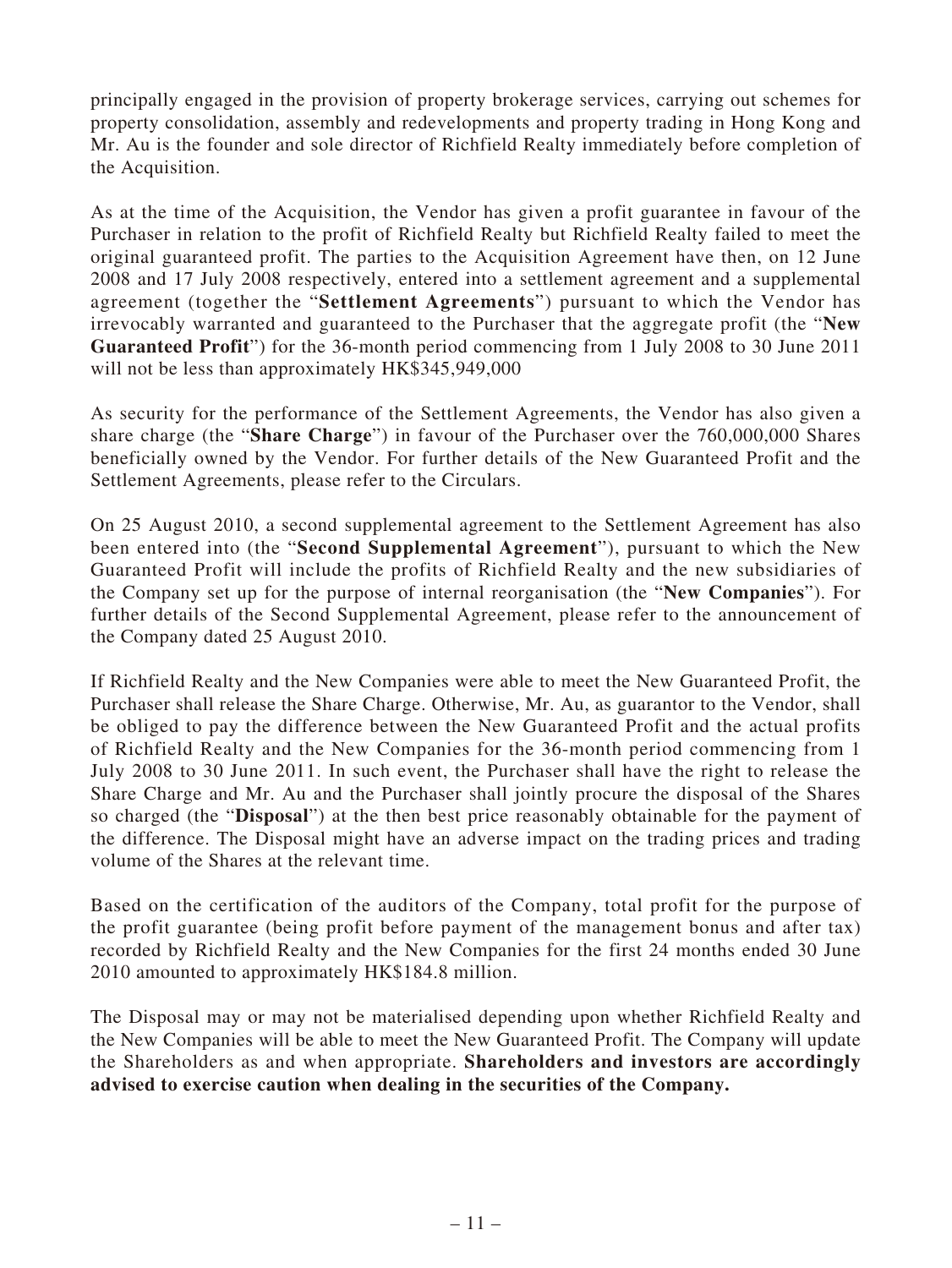## **DOCUMENTS AVAILABLE FOR INSPECTION**

Copies of the following documents will be made available for inspection on the websites of the Company at *http://ir.sinodelta.com.hk/richfieldgp/* and the Stock Exchange at www.hkgem.com:

- (a) the published Directors' report and annual accounts of the Company for the year ended 30 June 2010;
- (b) the third quarterly report of the Company for the nine months ended 31 March 2010;
- (c) the interim report of the Company for the six months ended 31 December 2009;
- (d) the memorandum and articles of association of the Company;
- (e) the circular of the Company dated 29 September 2010 in relation to general mandates to issue and repurchase Shares and re-election of Directors;
- (f) the circular of the Company dated 18 October 2010 in relation to the major transaction in respect of the property development project located at Nos. 142, 144, 146, 148, 150 and 152 of Carpenter Road, Kowloon City, Hong Kong;
- (g) the first quarterly report of the Company for the three months ended 30 September 2010;
- (h) a copy of each of the announcements and other corporate communications made by the Company prior to the date of this announcement as required under the Listing Rules and the GEM Listing Rules.

#### **DEFINITIONS**

In this announcement, the following expressions have the following meanings unless the context requires otherwise:

| "Board"        | the board of Directors                                                                                                                                   |
|----------------|----------------------------------------------------------------------------------------------------------------------------------------------------------|
| "Business Day" | a day that is not a Saturday, Sunday or a public holiday<br>in Hong Kong                                                                                 |
| "CCASS"        | the Central Clearing and Settlement System established<br>and operated by HKSCC                                                                          |
| "Company"      | Richfield Group Holdings Limited, a company<br>incorporated in the Cayman Islands with limited<br>liability the issued Shares of which are listed on GEM |
| "Director(s)"  | the director(s) of the Company                                                                                                                           |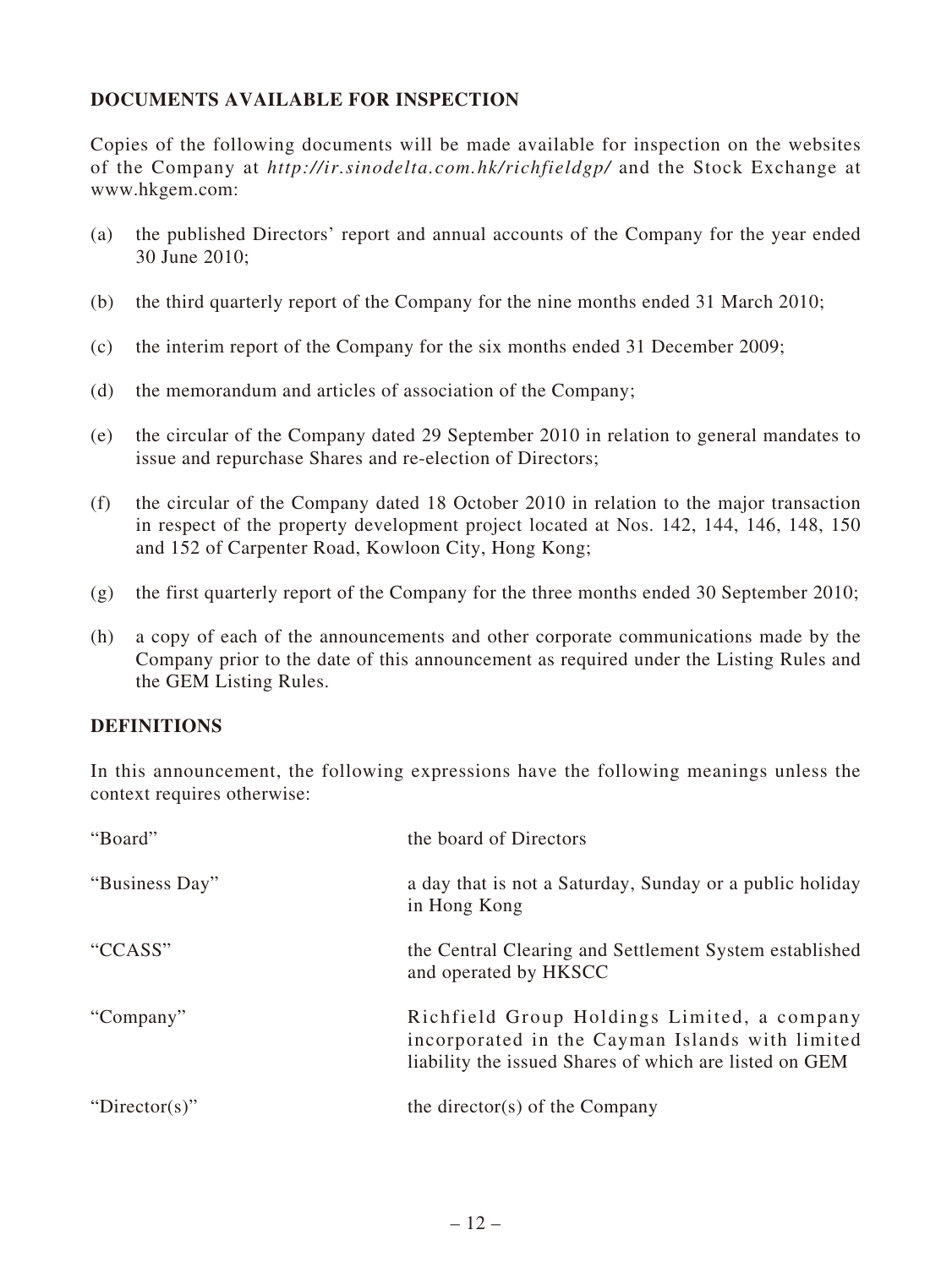| "GEM"                 | the Growth Enterprise Market of the Stock Exchange                                                                                                                                                                                                                           |
|-----------------------|------------------------------------------------------------------------------------------------------------------------------------------------------------------------------------------------------------------------------------------------------------------------------|
| "GEM Listing Rules"   | the Rules Governing the Listing of Securities on GEM,<br>as amended from time to time                                                                                                                                                                                        |
| "Group"               | the Company and its subsidiaries from time to time                                                                                                                                                                                                                           |
| "HKSCC"               | Hong Kong Securities Clearing Company Limited                                                                                                                                                                                                                                |
| "Hong Kong"           | the Hong Kong Special Administrative Region of the<br>People's Republic of China                                                                                                                                                                                             |
| "Listing Committee"   | the listing committee of the board of directors of the<br><b>Stock Exchange</b>                                                                                                                                                                                              |
| "Listing Rules"       | the Rules Governing the Listing of Securities on the<br>Stock Exchange, as amended from time to time                                                                                                                                                                         |
| "Main Board"          | the stock market operated by the Stock Exchange prior<br>to the establishment of GEM (excluding the options<br>market) which stock market continues to be operated<br>by the Stock Exchange in parallel with GEM. For the<br>avoidance of doubt, the Main Board excludes GEM |
| "Share $(s)$ "        | ordinary share(s) of $HK$0.01$ each in the share capital<br>of the Company                                                                                                                                                                                                   |
| "Share Option Scheme" | the share option scheme conditionally adopted by<br>the Company pursuant to a resolution passed by the<br>Shareholders on 2 May 2002                                                                                                                                         |
| "Shareholder(s)"      | the holder(s) of issued $Share(s)$                                                                                                                                                                                                                                           |
| "Stock Exchange"      | The Stock Exchange of Hong Kong Limited                                                                                                                                                                                                                                      |
| "Transfer"            | the transfer of listing of the Shares from GEM to the<br>Main Board pursuant to the Listing Rules                                                                                                                                                                            |
|                       | By order of the Board                                                                                                                                                                                                                                                        |

**Richfield Group Holdings Limited Lee Wing Yin** *Executive Director*

Hong Kong, 23 November 2010